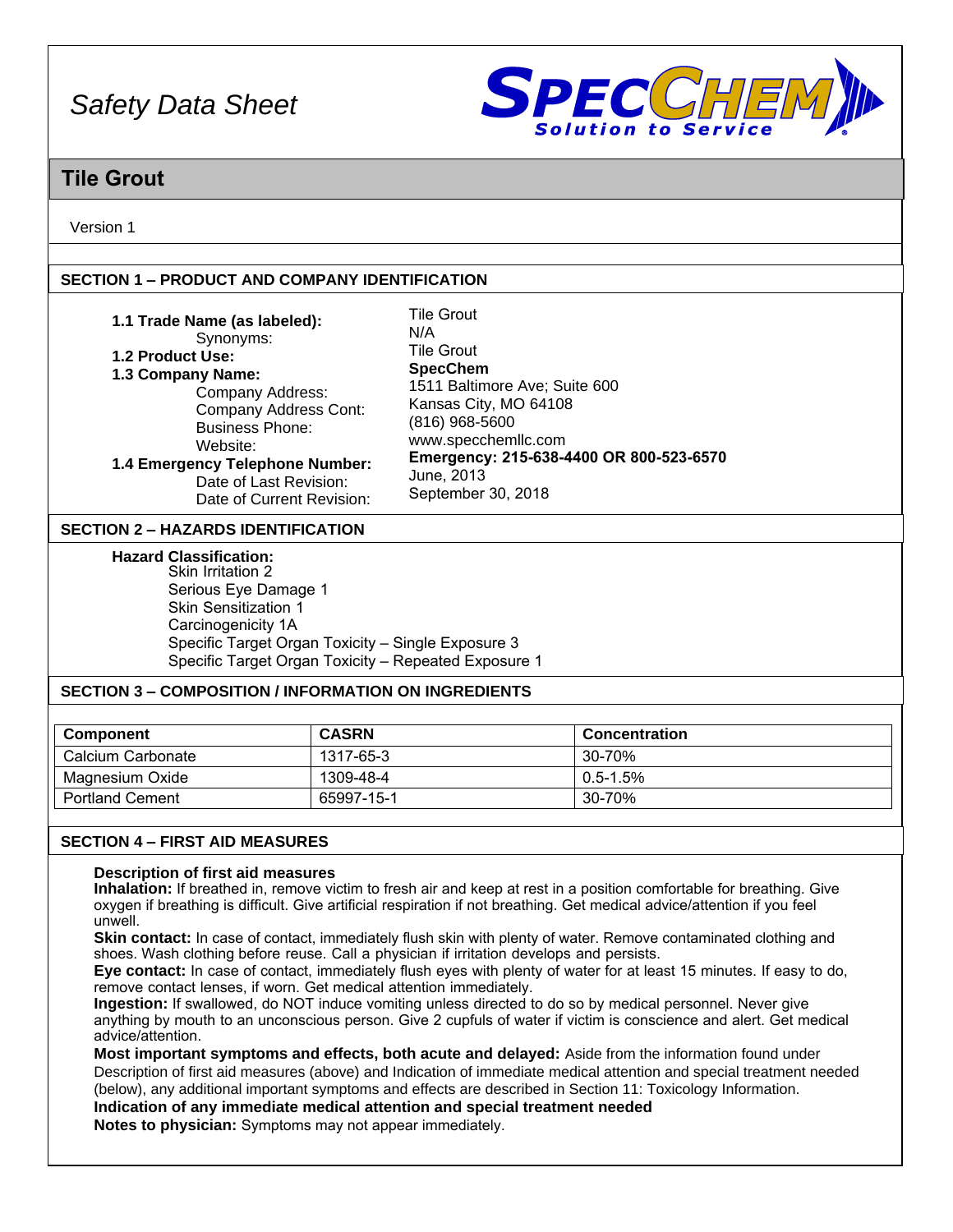

# **Tile Grout**

Version 1

# **SECTION 5 – FIRE FIGHTING MEASURES**

**Suitable extinguishing media:** Treat for surrounding material. Powder, water spray, foam, carbon dioxide. **Unsuitable extinguishing media**: No data available

**Special hazards arising from the substance or mixture Hazardous combustion products**: May include, and are not limited to: oxides of carbon.

**Unusual Fire and Explosion Hazards:** No data available

**Advice for firefighters** 

**Fire Fighting Procedures:** Keep upwind of fire.

**Special protective equipment for firefighters:** Wear full fire fighting turn-out gear (full Bunker gear) and respiratory protection (SCBA).

# **SECTION 6 – ACCIDENTAL RELEASE MEASURES (STEPS FOR SPILLS)**

**Personal precautions, protective equipment and emergency procedures:** Use personal protection recommended in Section 8. Isolate the hazard area and deny entry to unnecessary and unprotected personnel.

**Environmental precautions:** May cause long-term adverse effects in the aquatic environment. **Methods and materials for containment and cleaning up:** Contain spill with inert material (sand, vermiculite, etc.) and place in a suitable container. Do not flush to sewer or allow material to enter waterways. Use appropriate Personal Protective Equipment (PPE). Contain spills immediately with inert materials (e.g., sand, earth). Scoop up material and place in a disposal container. Provide adequate ventilation.

# **SECTION 7 - HANDLING AND STORAGE**

**Precautions for safe handling:** Avoid contact with skin, eyes and clothing. Do not swallow. Do not breathe vapor or mist. Good housekeeping is important to prevent accumulation of material. Avoid generating mist. Use only in well-ventilated areas. Handle and open container with care. When using do not eat or drink. Wash hands before eating, drinking, or smoking. (See section 8)

**Conditions for safe storage:** Keep out of the reach of children. Store in dust-tight, dry, labeled containers. Keep containers closed when not in use.

Avoid any dust buildup by frequent cleaning and suitable construction of the storage area. Do not store in an area equipped with emergency water sprinklers. Use corrosion-resistant structural materials and lighting and ventilation systems in the storage area. (See section 10)

# **SECTION 8 – EXPOSURE CONTROLS / PERSONAL PROTECTION**

### **Control parameters**

Exposure limits are listed below, if they exist.

### **Exposure controls**

**Engineering controls:** Use adequate ventilation to keep exposures (airborne levels of dust, fume, vapor, etc.) below recommended exposure limits.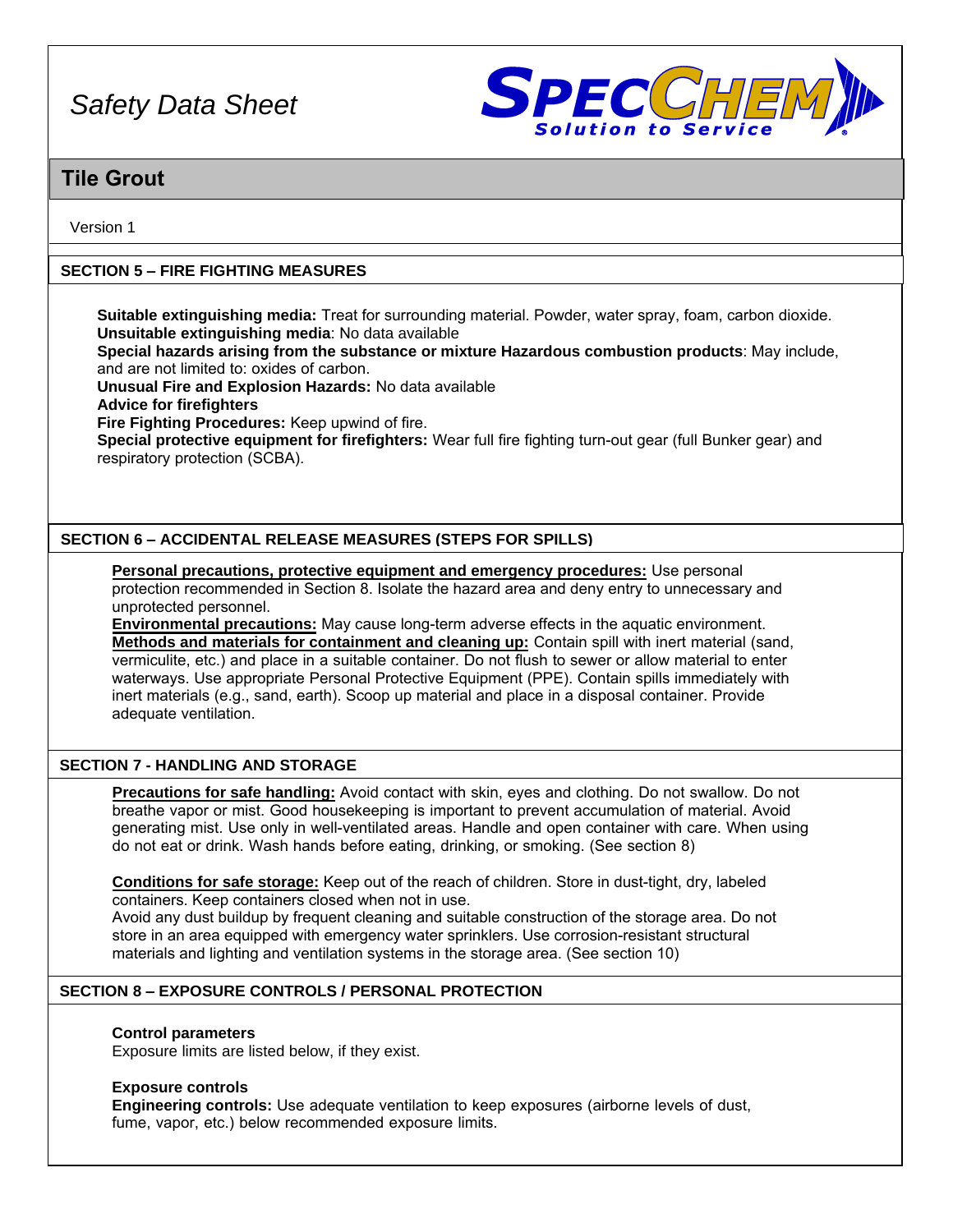

# **Tile Grout**

### Version 1

**Protective measures:** Handle according to established industrial hygiene and safety practices.

### **Individual protection measures**

**Eye/face protection**: Wear approved eye (properly fitted dust- or splash-proof chemical safety goggles) / face (face shield) protection. **Skin protection** 

**Hand protection:** Wear suitable gloves. **Body protection:** Wear suitable protective clothing.

**Respiratory protection:** A NIOSH approved dust mask or filtering facepiece is recommended in poorly ventilated areas or when permissible exposure limits may be exceeded. Respirators should be selected by and used under the direction of a trained health and safety professional following requirements found in OSHA's respirator standard (29 CFR 1910.134) and ANSI's standard for respiratory protection (Z88.2).

# **SECTION 9 – PHYSICAL AND CHEMICAL PROPERTIES**

**Appearance:** Powder **Physical state**: Solid **Color**: White to off-white **Odor:** no data available **Odor Threshold:** no data available **pH:** no data available **Melting point/range:** no data available **Freezing point:** no data available **Boiling point:** no data available **Flash point:** no data available **Evaporation Rate (Butyl Acetate = 1):** no data available **Flammability (solid, gas):** Not Flammable **Lower explosion limit:** no data available **Upper explosion limit:** no data available **Vapor Pressure:** no data available **Relative Vapor Density (air = 1):** no data available **Relative Density (water = 1):** 2.6 to 2.7 **Water solubility:** Partial **Partition coefficient n-octanol/water:** no data available **Auto-ignition temperature:** no data available **Decomposition temperature:** no data available **Dynamic Viscosity:** no data available **Kinematic Viscosity:** no data available **Explosive properties:** no data available **Oxidizing properties:** no data available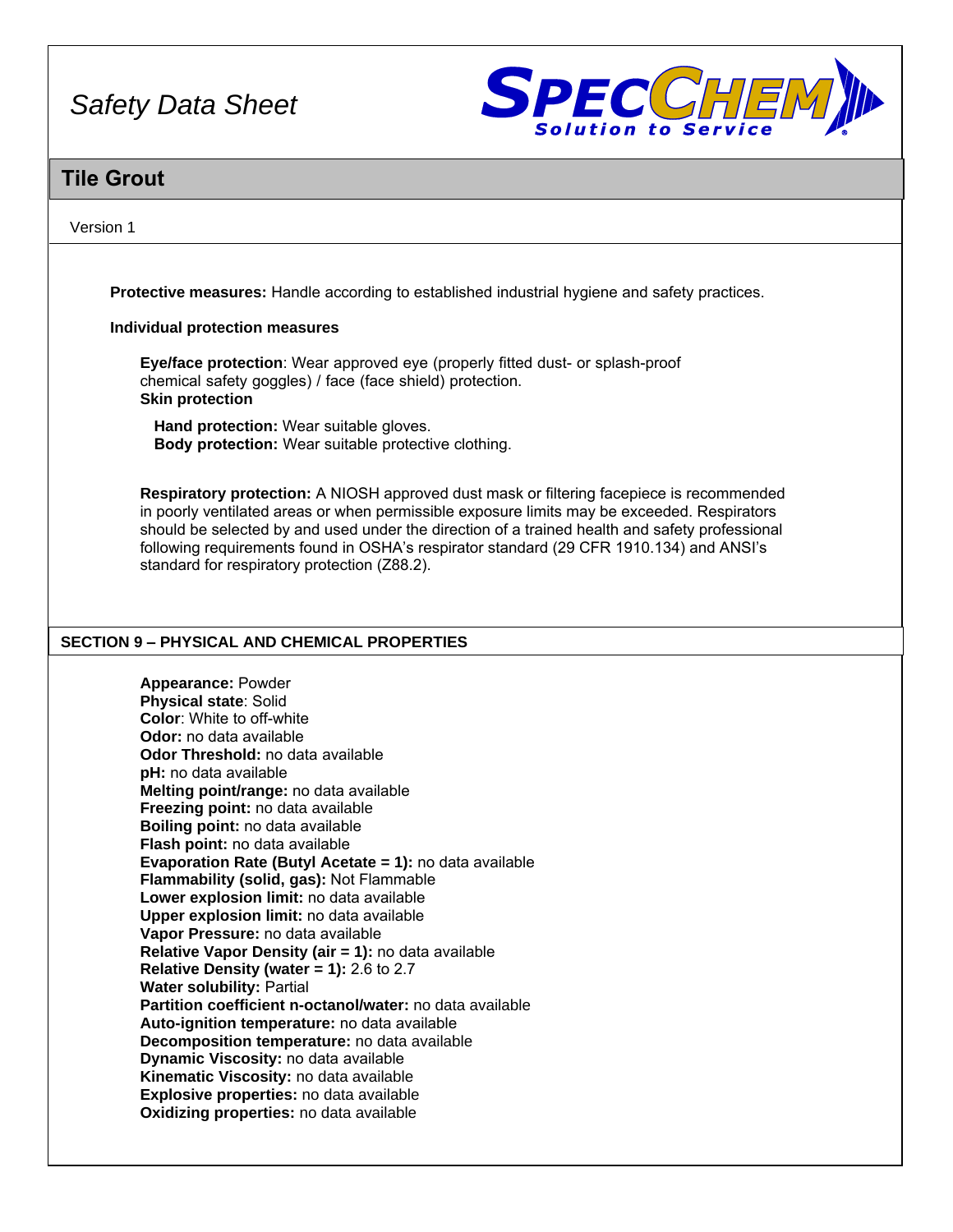

# **Tile Grout**

Version 1

**Molecular weight:** no data available **Percent volatility:** 2.6 to 2.7

NOTE: The physical data presented above are typical values and should not be construed as a specification.

# **SECTION 10 – STABILITY AND REACTIVITY**

**Reactivity:** No dangerous reaction known under conditions of normal use

**Chemical stability:** Stable under normal storage conditions. Keep dry in storage.

**Possibility of hazardous reactions:** No dangerous reaction known under conditions of normal use

**Conditions to avoid:** Heat. Incompatible materials. Moisture.

**Incompatible materials:** Acids. Ammonium salts. Aluminum. Alkalis.

# **SECTION 11 – TOXICOLOGY INFORMATION**

*Toxicological information on this product or its components appear in this section when such data is available.*

**Acute toxicity Acute oral toxicity**  Not available **Acute dermal toxicity**  Not available **Acute inhalation toxicity**  Not available **Skin corrosion/irritation**  Causes skin irritation **Serious eye damage/eye irritation**  Causes serious eye damage **Sensitization**  May cause an allergic skin reaction. **Specific Target Organ Systemic Toxicity (Single Exposure)**  May cause respiratory irritation. **Specific Target Organ Systemic Toxicity (Repeated Exposure)**  May cause damage to organs through prolonged or repeated exposure. **Carcinogenicity**  May cause cancer. **Teratogenicity**  Not hazardous by WHMIS/OSHA criteria. **Reproductive toxicity**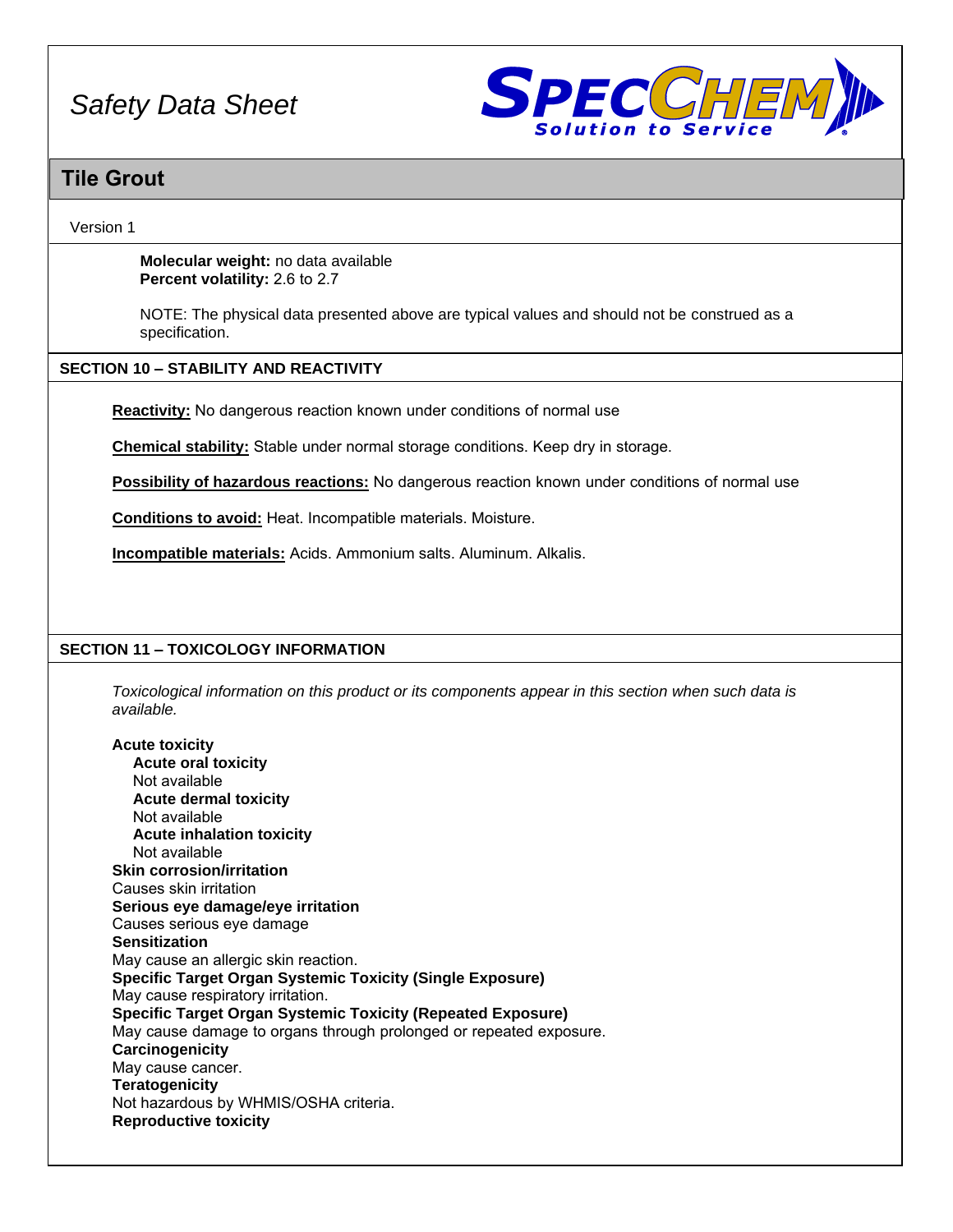

# **Tile Grout**

### Version 1

Based on available data, the classification criteria are not met. **Mutagenicity**  This product is not classified as a mutagen. **Aspiration Hazard**  Based on available data, the classification criteria are not met. **Additional information**  No data available

**COMPONENTS INFLUENCING TOXICOLOGY: Acrylic polymer(s) Acute inhalation toxicity**  No data available **Residual monomers**  No data available **Acute inhalation toxicity**  No data available

### **SECTION 12 – ECOLOGICAL INFORMATION**

*Ecotoxicological information on this product or its components appear in this section when such data is available.*

#### **General Information**

There is no data available for this product.

**Toxicity Acrylic polymer(s) Acute toxicity to fish**  May cause long-term adverse effects in the aquatic environment. **Residual monomers Acute toxicity to fish**  May cause long-term adverse effects in the aquatic environment.

**Persistence and degradability Acrylic polymer(s) Biodegradability:** No relevant data found. **Residual monomers Biodegradability**: No relevant data found.

**Bioaccumulative potential Acrylic polymer(s) Bioaccumulation:** No relevant data found. **Residual monomers Bioaccumulation:** No relevant data found.

**Mobility in soil Residual monomers** No relevant data found.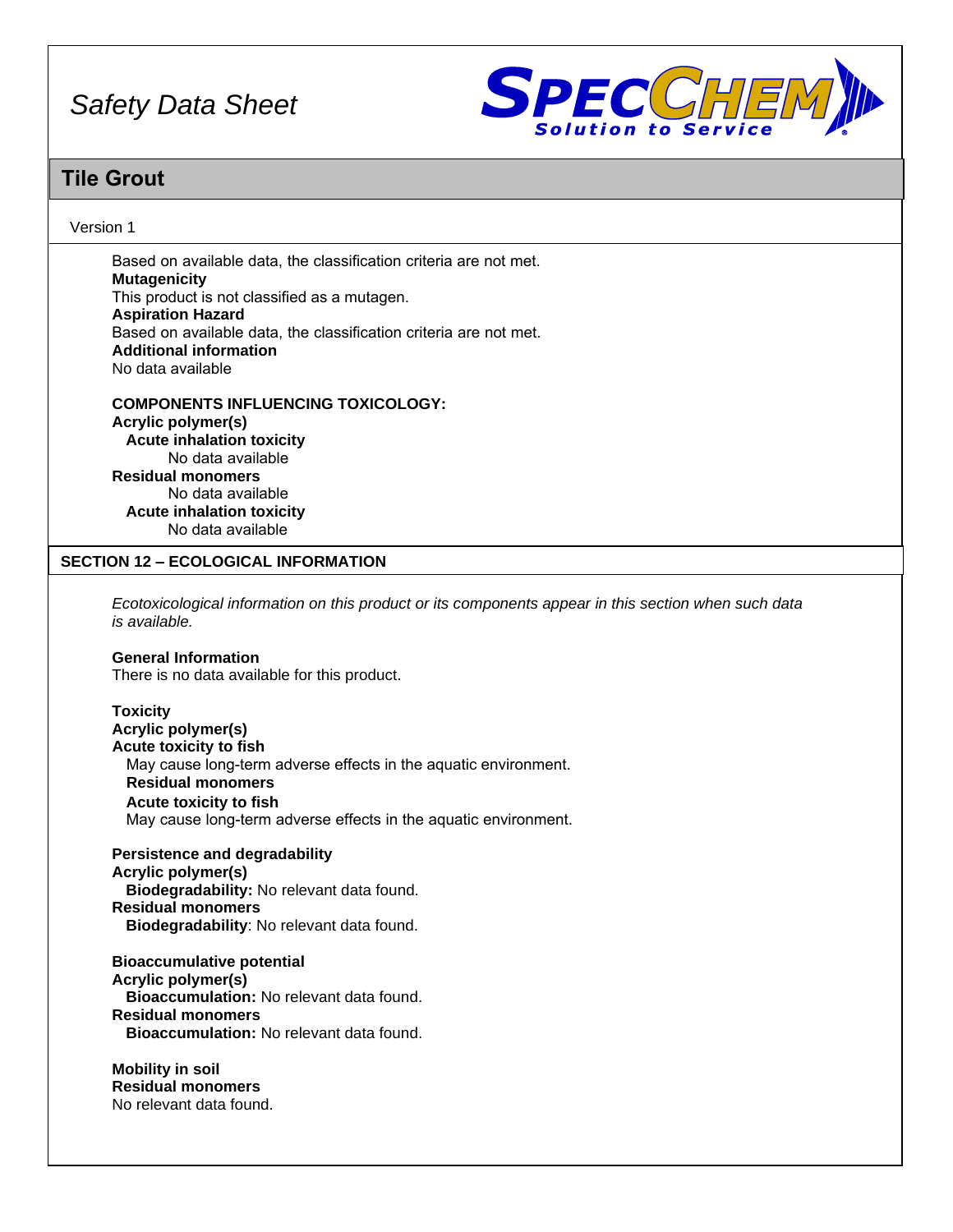

# **Tile Grout**

Version 1

# **SECTION 13 – DISPOSAL CONSIDERATIONS**

**Disposal methods:** This material must be disposed of in accordance with all local, state, provincial, and federal regulations.

# **SECTION 14 - TRANSPORTATION INFORMATION**

**DOT** Not regulated for transport

**Classification for SEA transport (IMO-IMDG):**

Not regulated for transport **Transport in bulk according to Annex I or II of MARPOL 73/78 and the IBC or IGC Code:** Not applicable. **Classification for AIR transport (IATA/ICAO):** Not applicable.

# **SECTION 15 – REGULATORY INFORMATION**

**OSHA Hazard Communication Standard**

Not applicable

**Superfund Amendments and Reauthorization Act of 1986 Title III (Emergency Planning and Community Right-to-Know Act of 1986) Sections 311 and 312** Not applicable

**Superfund Amendments and Reauthorization Act of 1986 Title III (Emergency Planning and Community Right-to-Know Act of 1986) Section 313** Not applicable **Comprehensive Environmental Response, Compensation, and Liability Act of 1980 (CERCLA) Section 103** Not applicable